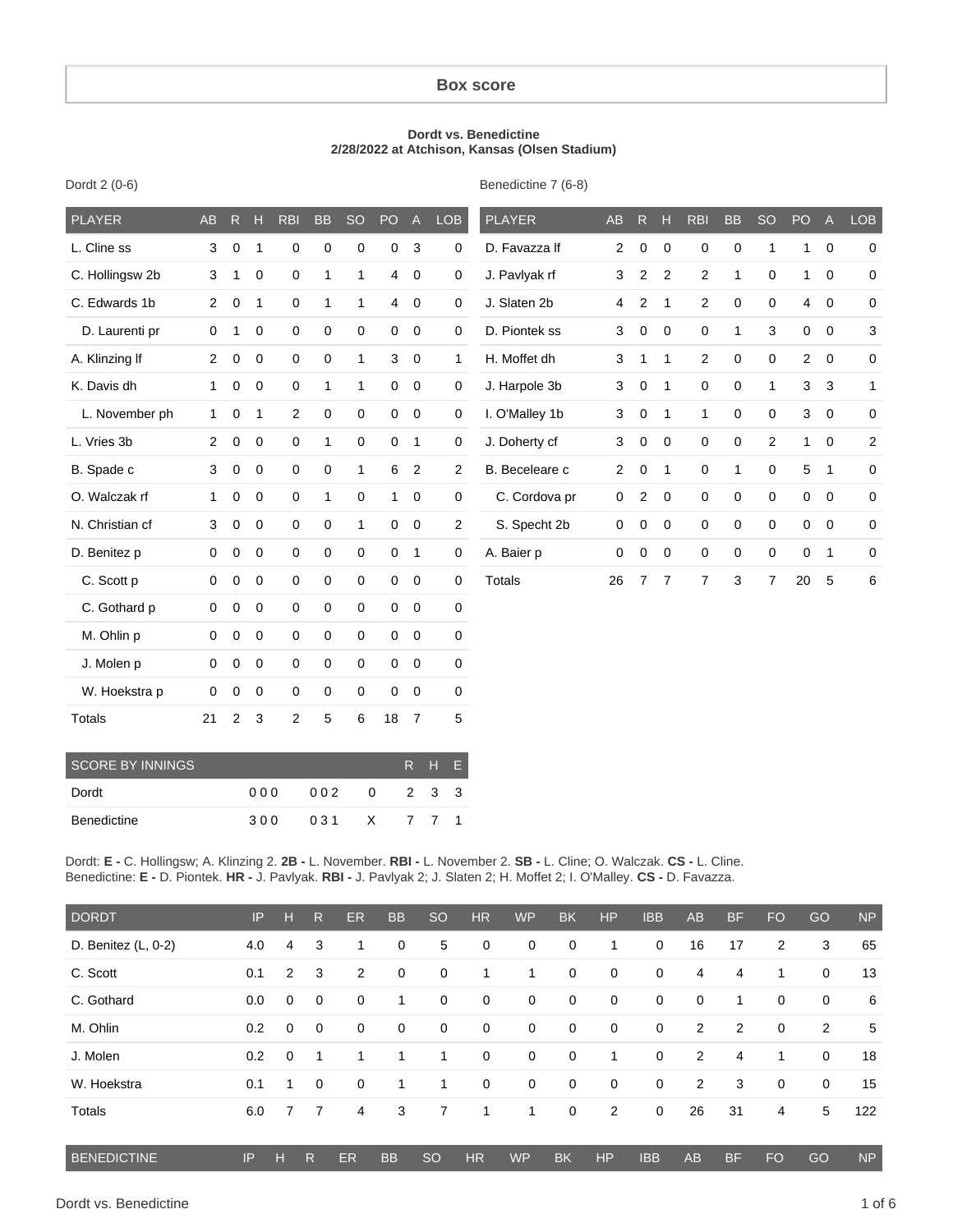| A. Baier (W, 1-3) | 5.1                   | $2 \quad 2$ | 2                       | $\overline{4}$  | $5^{\circ}$    | $\overline{\mathbf{0}}$         | $\mathbf{0}$ | $\overline{\mathbf{0}}$ | $\sim$ 1       | $\overline{\mathbf{0}}$ | 16 | - 22 | 7              | 3              | 92  |
|-------------------|-----------------------|-------------|-------------------------|-----------------|----------------|---------------------------------|--------------|-------------------------|----------------|-------------------------|----|------|----------------|----------------|-----|
| I. O'Malley       | $0.2 \quad 1 \quad 0$ |             | $\overline{0}$          | $\overline{0}$  | $\overline{0}$ | $\begin{matrix}0&0\end{matrix}$ |              |                         | 0 0 0 3 3      |                         |    |      | $\overline{0}$ | $\sim$ 1       |     |
| J. Slaten         | $0.2 \quad 0 \quad 0$ |             | $\overline{\mathbf{0}}$ |                 |                | 1 1 0 0 0 1 0 2 4 0             |              |                         |                |                         |    |      |                | $\overline{1}$ | 25  |
| Totals            | 6.2 3 2               |             | $\overline{2}$          | $\sim$ 5 $\sim$ | 6              | $\overline{\mathbf{0}}$         | $\mathbf{0}$ | $\overline{0}$          | $\overline{2}$ | $\overline{0}$          | 21 | - 29 | 7              | 5 <sup>5</sup> | 124 |

Dordt: **Batters Faced -** D. Benitez 17; C. Scott 4; C. Gothard; M. Ohlin 2; J. Molen 4; W. Hoekstra 3. **HBP -** D. Benitez; J. Molen. Benedictine: **Batters Faced -** J. Slaten 4; I. O'Malley 3; A. Baier 22. **HBP -** J. Slaten; A. Baier.

**Start:** 2:40 PM **Duration:** 2:17 **Attendance:** 0

Weather: It's very nice out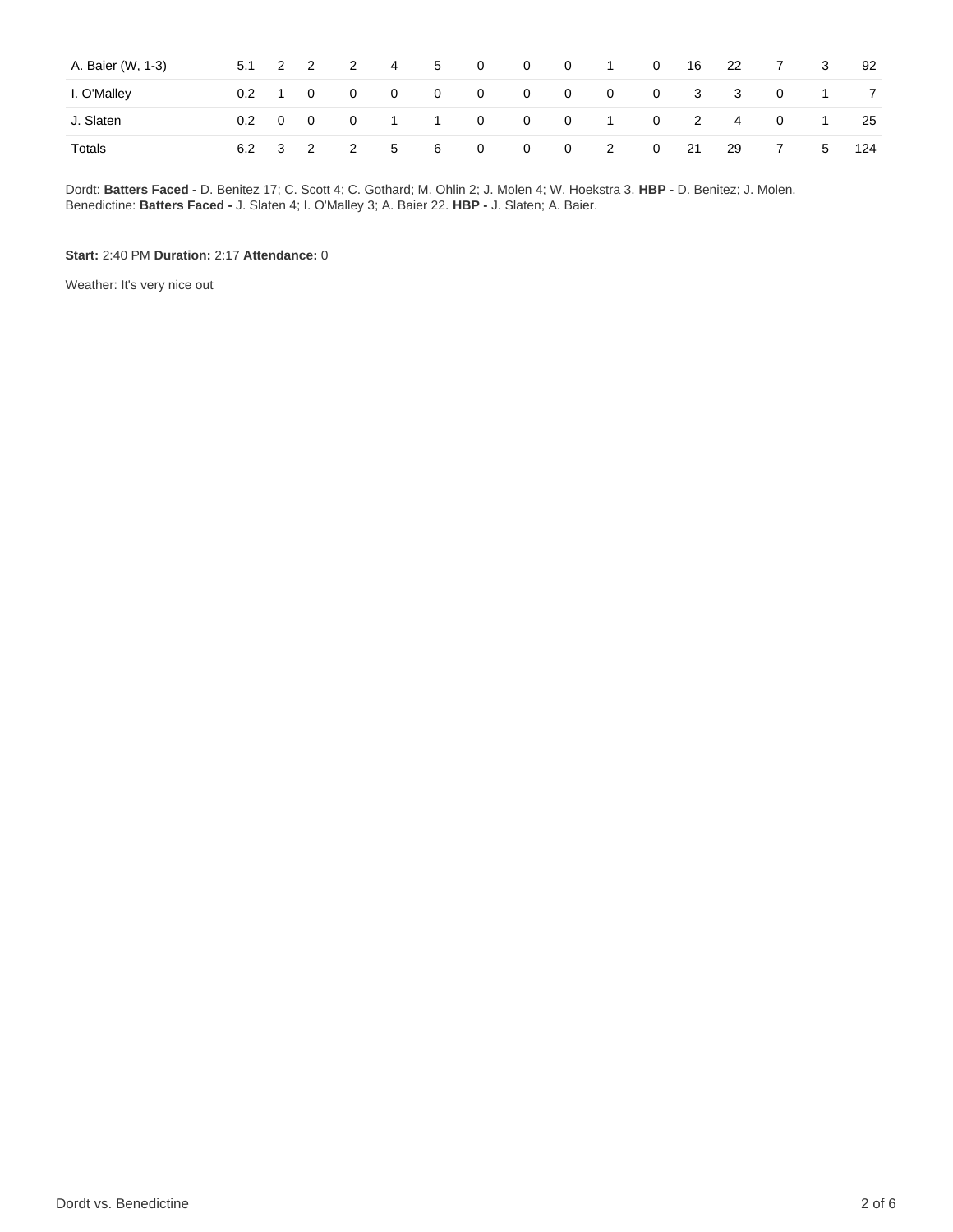### **Play by Play**

# **Scoring Summary**

| <b>INNINGS</b>            | <b>PLAY</b>                                                                                                               | $V - H$ |
|---------------------------|---------------------------------------------------------------------------------------------------------------------------|---------|
| <b>Benedictine</b><br>1st | J. Slaten reached first on an error by If, advanced to second on the error, RBI; J. Pavlyak scored.                       | $0 - 1$ |
| <b>Benedictine</b><br>1st | H. Moffet singled, RBI; J. Slaten scored, unearned.                                                                       | $0 - 2$ |
| <b>Benedictine</b><br>1st | I. O'Malley singled to left center, RBI; J. Harpole advanced to second; H. Moffet scored, unearned.                       | $0 - 3$ |
| <b>Benedictine</b><br>5th | J. Pavlyak homered, 2 RBI; C. Cordova scored.                                                                             | $0 - 5$ |
| <b>Benedictine</b><br>5th | H. Moffet reached on a fielder's choice, RBI; D. Piontek out at second 3b to 2b; J. Slaten scored on the throw, unearned. | $0 - 6$ |
| Dordt<br>6th              | L. November doubled to right field, 2 RBI; D. Laurenti scored; C. Hollingsw scored.                                       | $2 - 6$ |
| <b>Benedictine</b><br>6th | J. Slaten singled to third base, RBI; J. Pavlyak advanced to second; D. Favazza advanced to third; C. Cordova scored.     | $2 - 7$ |

# **All Plays**

# **Dordt Top of 1st Inning**

| L. Cline singled to left field.                          |
|----------------------------------------------------------|
| L. Cline out at second c to 2b, caught stealing. (1 out) |
| C. Hollingsw struck out swinging. (2 out)                |
| C. Edwards walked.                                       |
| A. Klinzing struck out looking. (3 out)                  |
| Inning Summary: 0 Runs, 1 Hits, 0 Errors, 1 LOB          |

# **Benedictine Bottom of 1st Inning**

| D. Favazza struck out looking. (1 out) |  |  |
|----------------------------------------|--|--|
|----------------------------------------|--|--|

J. Pavlyak singled to center field.

**J. Slaten reached first on an error by lf, advanced to second on the error, RBI; J. Pavlyak scored.**

D. Piontek struck out swinging. (2 out)

**H. Moffet singled, RBI; J. Slaten scored, unearned.**

J. Harpole singled to right field; H. Moffet advanced to second.

**I. O'Malley singled to left center, RBI; J. Harpole advanced to second; H. Moffet scored, unearned.**

J. Doherty reached on a fielder's choice; I. O'Malley out at second ss to 2b. (3 out)

**Inning Summary: 3 Runs , 4 Hits , 1 Errors , 2 LOB**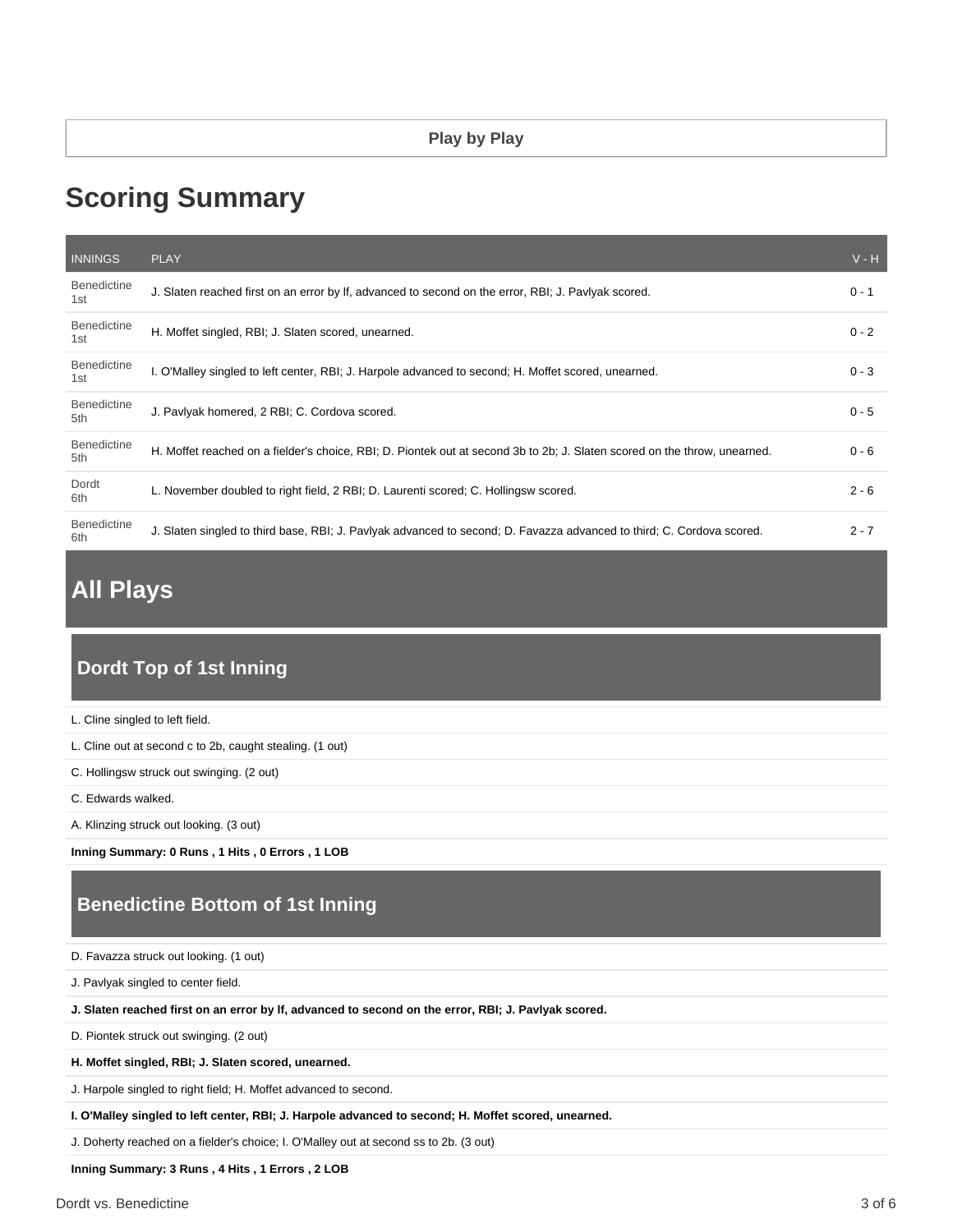# **Dordt Top of 2nd Inning**

#### K. Davis walked.

- L. Vries popped up to 2b. (1 out)
- B. Spade popped up to 2b. (2 out)
- O. Walczak hit by pitch; K. Davis advanced to second.
- N. Christian flied out to lf. (3 out)

**Inning Summary: 0 Runs , 0 Hits , 0 Errors , 2 LOB**

### **Benedictine Bottom of 2nd Inning**

B. Beceleare flied out to lf. (1 out)

- D. Favazza hit by pitch.
- D. Favazza out at second c to 2b, caught stealing. (2 out)
- J. Pavlyak grounded out to ss. (3 out)

**Inning Summary: 0 Runs , 0 Hits , 0 Errors , 0 LOB**

# **Dordt Top of 3rd Inning**

- L. Cline flied out to cf. (1 out)
- C. Hollingsw grounded out to 3b. (2 out)
- C. Edwards struck out swinging. (3 out)

**Inning Summary: 0 Runs , 0 Hits , 0 Errors , 0 LOB**

# **Benedictine Bottom of 3rd Inning**

J. Slaten reached first on an error by 2b.

- J. Slaten out at first p to 1b, picked off. (1 out)
- D. Piontek struck out swinging, out at first c to 1b. (2 out)

H. Moffet grounded out to ss. (3 out)

**Inning Summary: 0 Runs , 0 Hits , 1 Errors , 0 LOB**

# **Dordt Top of 4th Inning**

A. Klinzing flied out to rf. (1 out)

K. Davis struck out looking. (2 out)

L. Vries walked.

B. Spade struck out looking. (3 out)

**Inning Summary: 0 Runs , 0 Hits , 0 Errors , 1 LOB**

### **Benedictine Bottom of 4th Inning**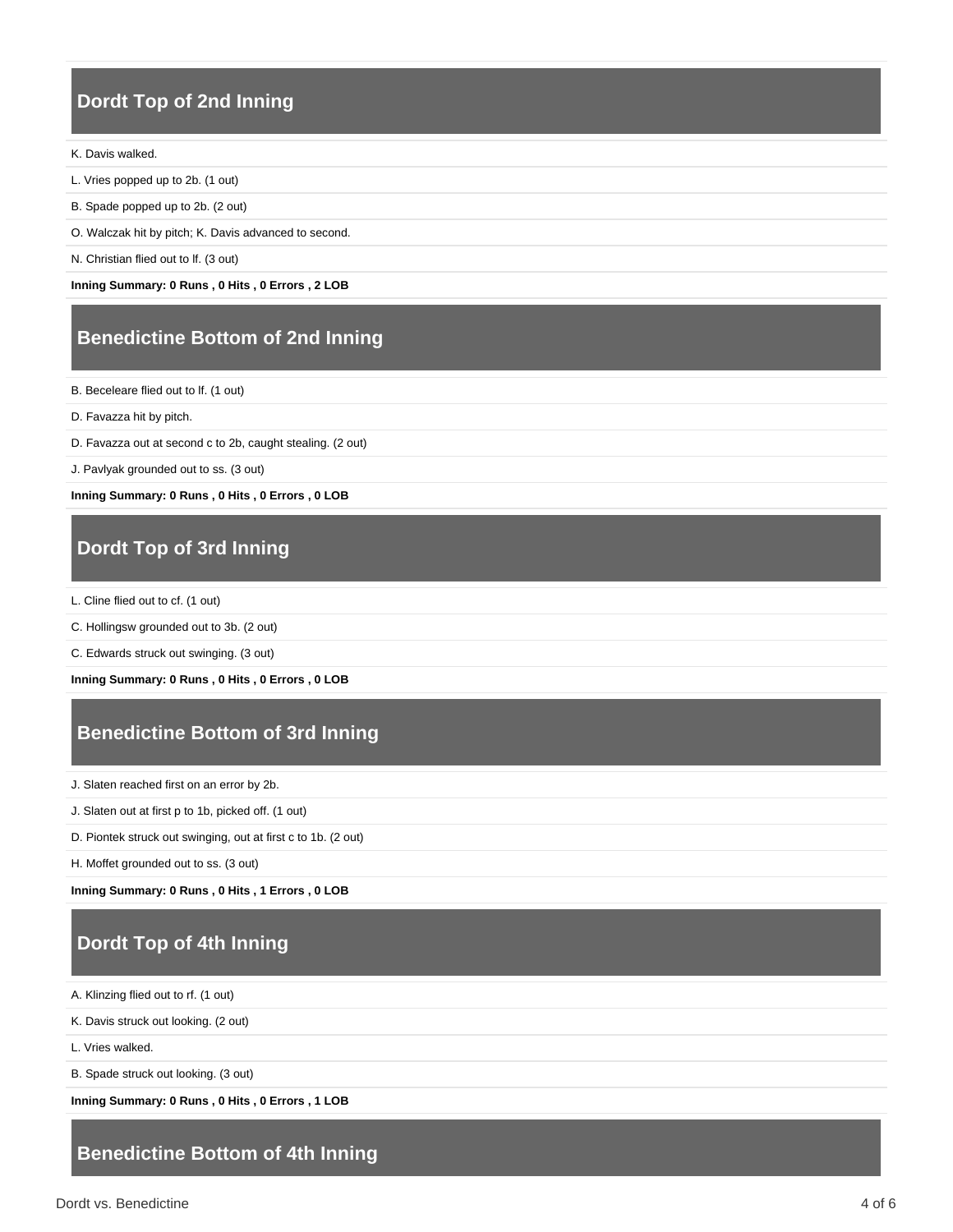J. Harpole struck out looking. (1 out)

I. O'Malley flied out to lf. (2 out)

J. Doherty struck out swinging. (3 out)

**Inning Summary: 0 Runs , 0 Hits , 0 Errors , 0 LOB**

# **Dordt Top of 5th Inning**

O. Walczak grounded out to 3b. (1 out)

N. Christian popped up to 2b. (2 out)

L. Cline lined out to 3b. (3 out)

**Inning Summary: 0 Runs , 0 Hits , 0 Errors , 0 LOB**

# **Benedictine Bottom of 5th Inning**

C. Scott to p for D. Benitez.

B. Beceleare singled to right field.

C. Cordova pinch ran for B. Beceleare.

D. Favazza flied out to rf. (1 out)

C. Cordova advanced to second on a wild pitch.

**J. Pavlyak homered, 2 RBI; C. Cordova scored.**

J. Slaten reached first on an error by lf, advanced to third.

C. Gothard to p for C. Scott.

D. Piontek walked.

M. Ohlin to p for C. Gothard.

**H. Moffet reached on a fielder's choice, RBI; D. Piontek out at second 3b to 2b; J. Slaten scored on the throw, unearned.**

J. Harpole reached on a fielder's choice; H. Moffet out at second 2b unassisted. (3 out)

**Inning Summary: 3 Runs , 2 Hits , 1 Errors , 1 LOB**

# **Dordt Top of 6th Inning**

B. Beceleare to c for C. Cordova.

C. Hollingsw walked.

C. Edwards singled up the middle; C. Hollingsw advanced to second.

D. Laurenti pinch ran for C. Edwards.

A. Klinzing grounded out to p, SAC; D. Laurenti advanced to second; C. Hollingsw advanced to third. (1 out)

/ for A. Baier.

H. Moffet to 1b.

I. O'Malley to p.

L. November pinch hit for K. Davis.

**L. November doubled to right field, 2 RBI; D. Laurenti scored; C. Hollingsw scored.**

L. Vries reached first on an error by ss.

B. Spade grounded into double play 3b to 1b; L. November out on the play. (3 out)